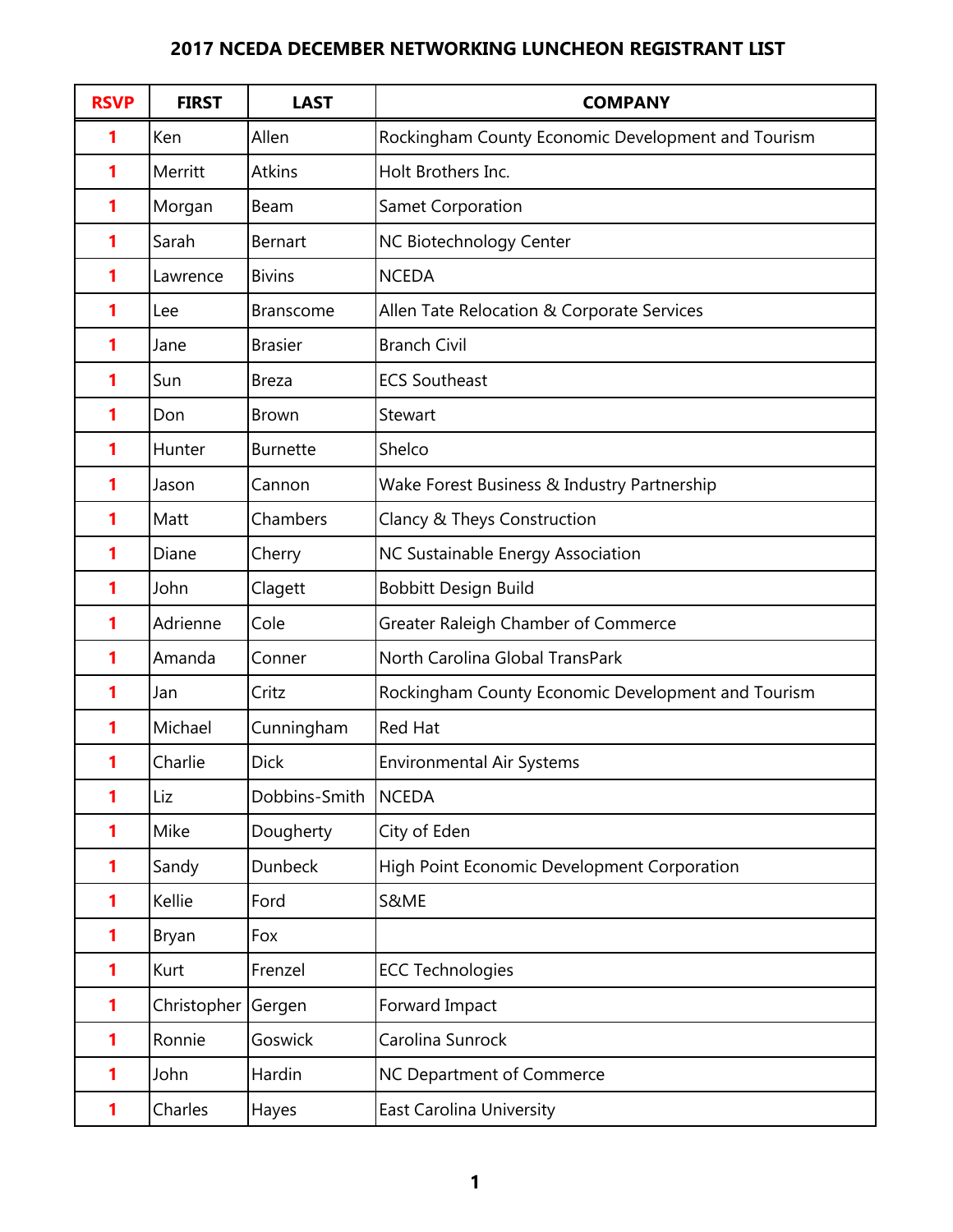| <b>RSVP</b> | <b>FIRST</b> | <b>LAST</b>  | <b>COMPANY</b>                                         |
|-------------|--------------|--------------|--------------------------------------------------------|
| 1           | Jens         | Helmers      | Langford de Kock                                       |
| 1           | Joanna       | Helms        | Apex Economic Development                              |
| 1           | Kathleen     | Henry        | <b>Wake County Economic Development</b>                |
| 1           | Tim          | Hess         | <b>KCI Associates of North Carolina</b>                |
| 1           | Donny        | <b>Hicks</b> | <b>Gaston County Economic Development Commission</b>   |
| 1           | Joe          | <b>Hines</b> | <b>Timmons Group</b>                                   |
| 1           | Hope         | Hopkins      | <b>Burke Development</b>                               |
| 1           | Will         | Hopper       | <b>ECS Southeast</b>                                   |
| 1           | Randall      | Johnson      | NC Biotechnology Center                                |
| 1           | Susan        | Johnson      | Amec Foster Wheeler                                    |
| 1           | Anna         | Johnston     | Holly Springs Economic Development                     |
| 1           | James        | Joyner       | Solutions-IES / Draper Aden Associates                 |
| 1           | David        | Kaiser       | NC Department of Commerce                              |
| 1           | <b>Rick</b>  | Kiernan      | <b>Convergent Nonprofit Solutions</b>                  |
| 1           | Don          | Kirkman      | <b>Carteret County Economic Development</b>            |
| 1           | Sheila       | Knight       | Jacksonville Onslow Economic Development               |
| 1           | Mike         | Kriston      | McDonald York Building Company                         |
| 1           | Irena        | Krstanovic   | Holly Springs Economic Development                     |
| 1           | Gary         | Lanier       | <b>Columbus County Economic Development Commission</b> |
| 1           | Mackenzie    | Ledet        | <b>Stonehenge Capital Company</b>                      |
| 1           | Maureen      | Little       | NC Community College System                            |
| 1           | Angel        | Liu          | NC Department of Commerce                              |
| 1           | Scott        | Manning      | Holly Springs Chamber of Commerce                      |
| 1           | Lisa         | Martin       | Capitol Advantage Associates Inc.                      |
| 1           | Jessica      | Martin-Lane  | <b>WR-Martin</b>                                       |
| 1           | Darin        | McClure      | Mid-Atlantic Associates                                |
| 1           | Mike         | McIntyre     | Poyner Spruill                                         |
| 1           | Kasey        | McWhorter    | S&ME                                                   |
| 1           | Joe          | Melvin       | North Carolina's Southeast                             |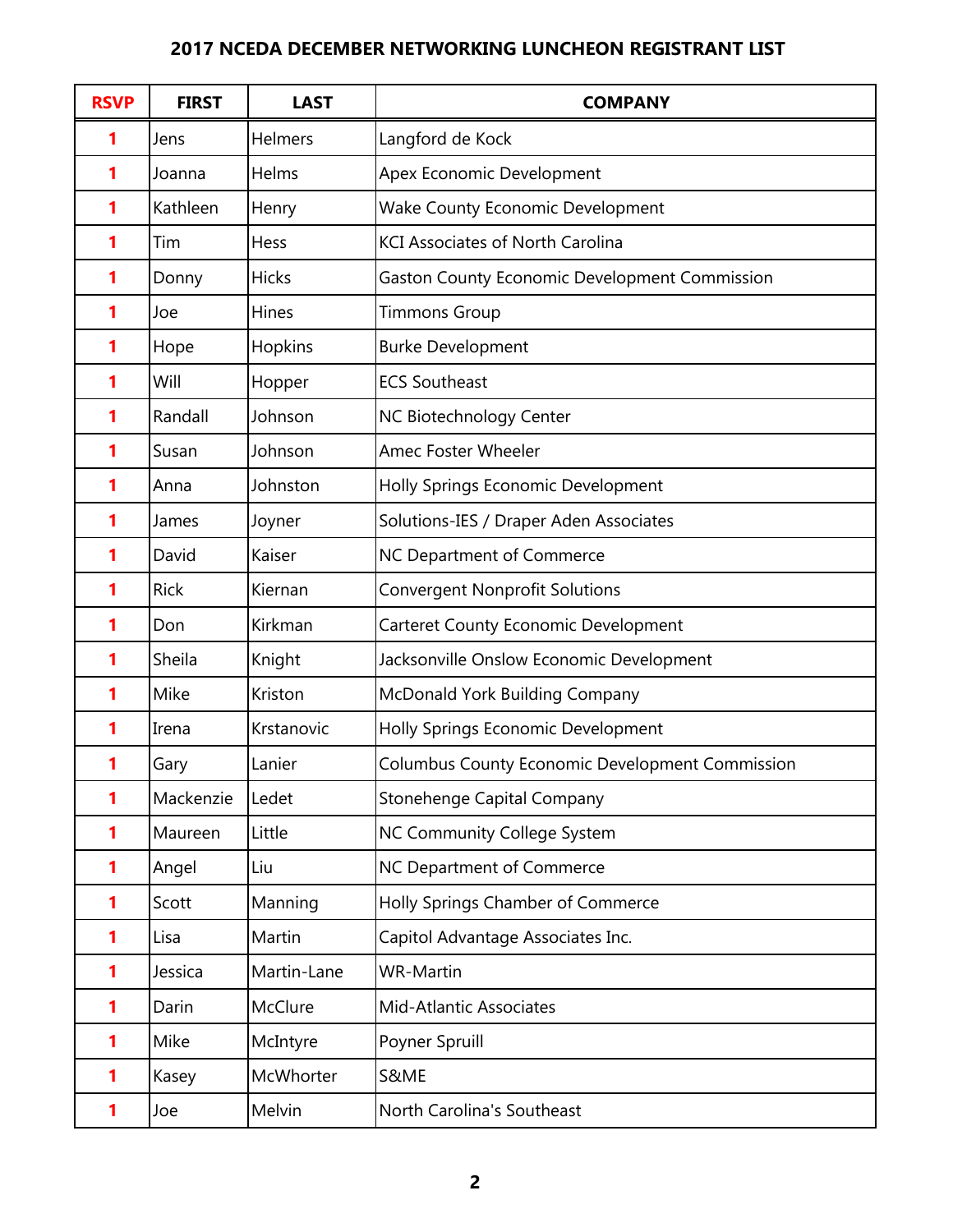| <b>RSVP</b> | <b>FIRST</b> | <b>LAST</b>   | <b>COMPANY</b>                                       |
|-------------|--------------|---------------|------------------------------------------------------|
| 1           | Terri        | Meyers        | Froehling & Robertson                                |
| 1           | Eddie        | Miller        | <b>NC Electric Cooperatives</b>                      |
| 1           | Emily        | Miller        | <b>McAdams and Associates</b>                        |
| 1           | Roger        | Miller        | <b>McAdams and Associates</b>                        |
| 1           | Patricia     | Mitchell      | Appalachian State University                         |
| 1           | Alma         | Montemayor    | <b>Flad Architects</b>                               |
| 1           | Greg         | Montgomery    | CleanSource Capital                                  |
| 1           | James        | Morgan        | Towne Insurance                                      |
| 1           | Ted          | <b>Morris</b> | <b>East Carolina University</b>                      |
| 1           | John         | Nelms         | Duke Energy                                          |
| 1           | Jamie        | Newell        | <b>ECS Southeast</b>                                 |
| 1           | Jim          | Nichols       | O'Brien/Atkins Associates                            |
| 1           | Denise       | Nowell        | Zebulon Chamber of Commerce                          |
| 1           | Steve        | Nye           | <b>Gaston County Economic Development Commission</b> |
| 1           | Rudy         | Olivo         | US Congressman Mark Walker (NC-06)                   |
| 1           | Emmit        | Owens         | Research Triangle Cleantech Cluster                  |
| 1           | Greg         | Payne         | Economic Leadership                                  |
| 1           | Raul         | Peralta       | <b>ECS Southeast</b>                                 |
| 1           | Matthew      | Pierce        | <b>Garner Economics</b>                              |
| 1           | Kent         | Pittman       | Hughes Pittman & Gupton                              |
| 1           | Chris        | Platé         | Monroe-Union County Economic Development             |
| 1           | Mark         | Pope          | Lenoir County Economic Development                   |
| 1           | Carl         | Rees          | <b>ElectriCities of NC</b>                           |
| 1           | Ryan         | Regan         | North Carolina's Southeast                           |
| 1           | Julie Ann    | Roper         | <b>PSNC Energy</b>                                   |
| 1           | Gordon       | Rose          | <b>Draper Aden Associates</b>                        |
| 1           | Laura        | Rowley        | NC Biotechnology Center                              |
| 1           | Cathy        | Scott         | Halifax Development Commission                       |
| 1           | George       | Sherrill      | NC Department of Commerce                            |